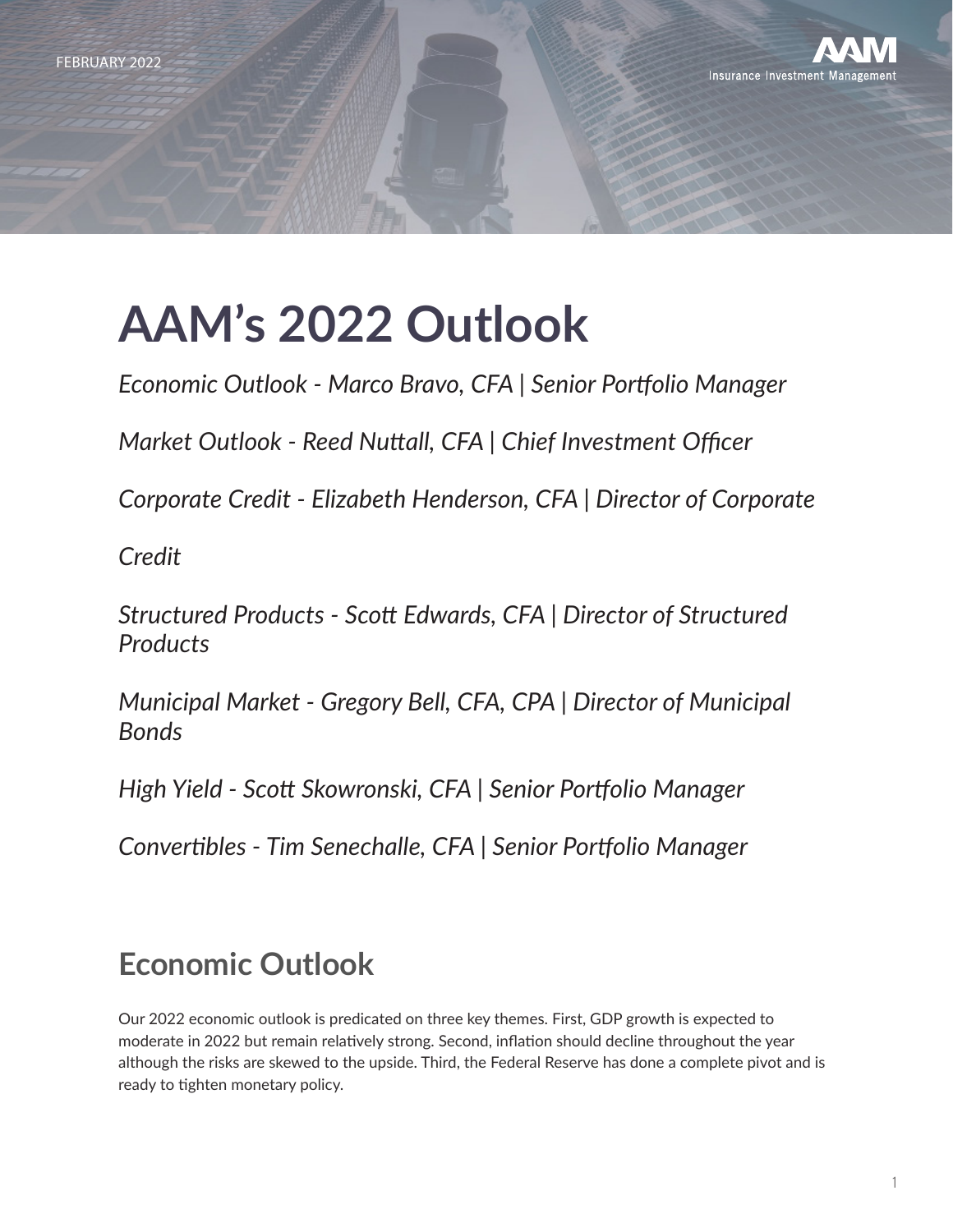Following a 5.5% increase for 2021 (Q4/Q4), U.S. real GDP is projected to increase by 3.1% this year (Bloomberg). Similar to last year, consumer spending and private investment are expected to be the primary contributors to growth (see exhibit 1). The fundamentals underlying the economy are starting the year off on a healthy note as both households and corporate balance sheets are in a relatively strong position. From Q4 2019 through the Q3 2021, US households gained nearly \$27trn (+25%) in net worth (Barclays Capital). On the corporate side, leverage is down and corporate balance sheets are flush with cash. According to estimates from S&P/FactSet, corporations are expected to increase capital spending by almost 20% in 2022. Key downside risks to growth include tighter monetary policy, continued supply-chain disruptions, and persistent inflation. At AAM, we view the risks to GDP growth as balanced.



**Exhibit 1: Contribution to GDP Growth**

*Source: Bureaus of Economic Analysis, Bloomberg. Graph excludes residual component.*

Consumer prices over the 12-month period ending January 31, 2022 increased by 7.5%, representing a 40-year high (Bureau of Labor Statistics CPI). Increased consumer demand for goods, supply disruptions, and rising commodity prices were the primary drivers of inflation last year. As demand begins to normalize and supply-chain issues resolve themselves, CPI is projected come down and increase by 3.1% for 2022 (Bloomberg). With the labor market having recovered, wage pressures have been increasing as companies deal with a shortage of workers. We believe rising wages as well as continued supply-chain disruptions represent key inflation risks going forward. AAM views the risks to inflation as skewed to the upside and expects it will remain above consensus and above the Fed's target.

With inflation running well above the Fed's 2% target, the Fed was forced to recently abandon on its assumption that inflation pressures were transitory and pivot to a more hawkish stance. As the labor market has improved to being near full employment, the Federal Reserve appears ready to begin raising interest rates. Based on the most recent Blue Chip Financial Forecasts, the consensus expects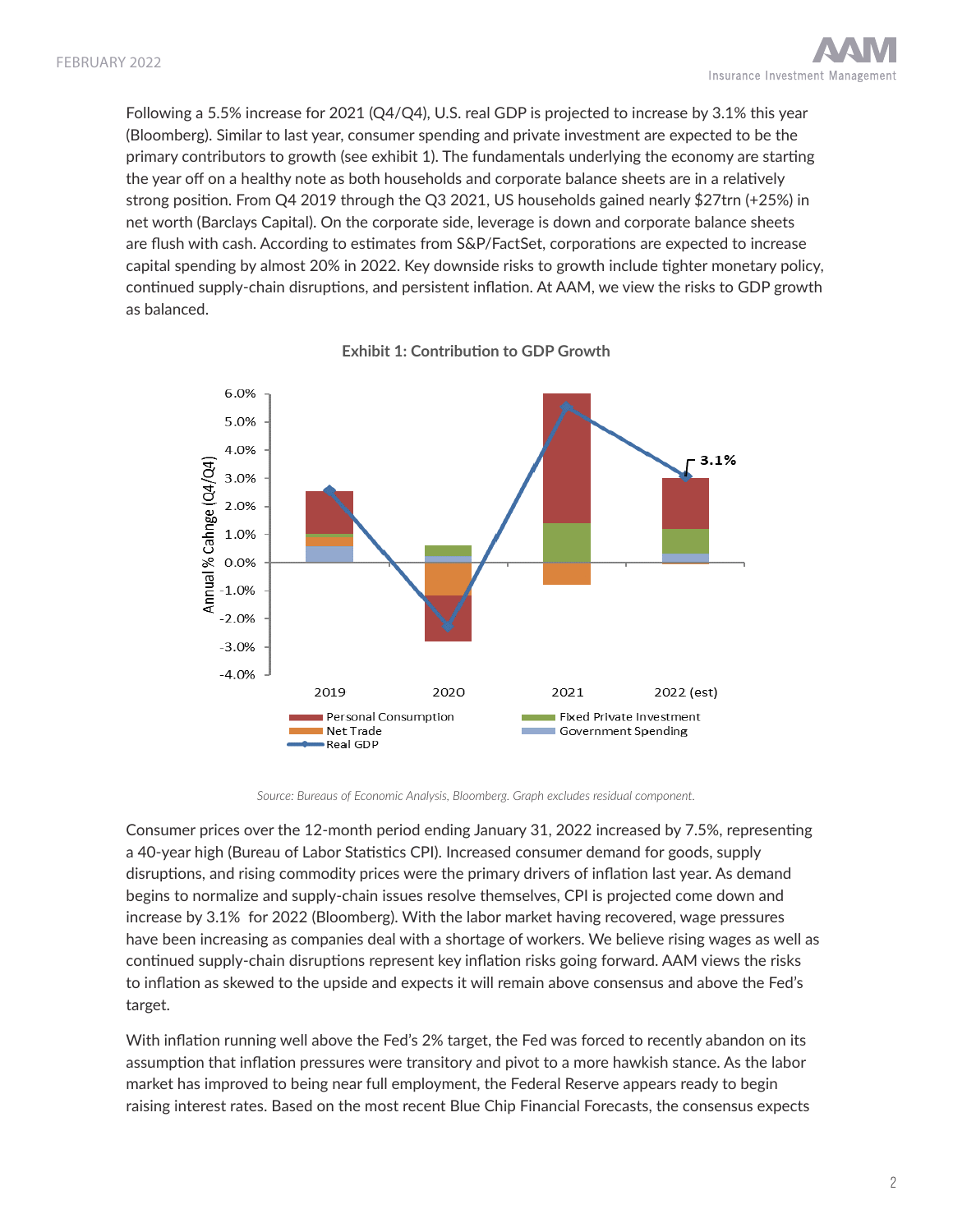a total of four, 25bps hikes in 2022, and three more in 2023. The market appears to be pricing in a more aggressive Fed with Fed Funds futures currently pricing in five to six rate increases this year per Bloomberg. The Fed has also signaled that they may begin reducing their balance sheet this year, otherwise known as Quantitative Tightening (QT). The consensus is forecasting the Fed to begin reducing its balance sheet in the third quarter (Blue Chip Financial Forecasts). We believe the Fed will need to be sensitive to market conditions and not allow financials conditions to tighten to a point that risks choking off growth. AAM is in line with the consensus forecast with respect to Fed policy for 2022.

With the market now pricing in Fed rate hikes, Treasury yields have moved higher and the yield curve has flattened. The yield difference between the 10yr and 2yr Treasury notes peaked last March at 158bps and as of 1/31/2022, stood at 60bps (Bloomberg, US Treasury). The benchmark 10-year Treasury yield is forecasted to end 2022 at 2.2% based on the median forecast among economists surveyed by Bloomberg. Persistently high inflation and reduced buying from the Fed present upside risks to the forecast while a geopolitical event like a Russian invasion of the Ukraine would result in a flight-to-quality and lower Treasury yields. We are calling for the 10-year Treasury yield to end the year in a range of 2.00% to 2.25%. We think the yield curve will continue to flatten but do not expect the curve to invert.

# **Market Outlook**

|                                        | 2021     | <b>YTD Through</b><br>02/15/2022 |
|----------------------------------------|----------|----------------------------------|
| <b>Investment Grade</b>                |          |                                  |
| <b>Bloomberg Barclays US Aggregate</b> | $-1.54%$ | $-4.17%$                         |
| <b>Treasuries</b>                      | $-2.32%$ | $-3.84%$                         |
| Corporates                             | $-1.04%$ | $-5.93%$                         |
| <b>CMBS</b>                            | $-0.63%$ | $-3.32%$                         |
| MBS                                    | $-1.04%$ | $-3.16%$                         |
| <b>Tax-Exempt Municipals</b>           | 1.52%    | $-3.53%$                         |
| <b>Surplus Growth</b>                  |          |                                  |
| US Equities (Russell 3000)             | 25.64%   | $-6.45%$                         |
| <b>High Yield</b>                      | 5.28%    | $-4.31%$                         |
| Convertibles                           | 6.30%    | $-5.06%$                         |

#### **Exhibit 2: Asset Class Returns**

*Source: Bloomberg*

### **2021**

We began 2021 with a very accommodative Federal Reserve (FED), strong markets and tight credit spreads. The uncertainty related to when we might get back to work and how many office buildings or stores or hotels will be needed was not reflected in market prices. The markets seemed to be once again reflecting the best-case scenario with little upside from spread tightening and some downside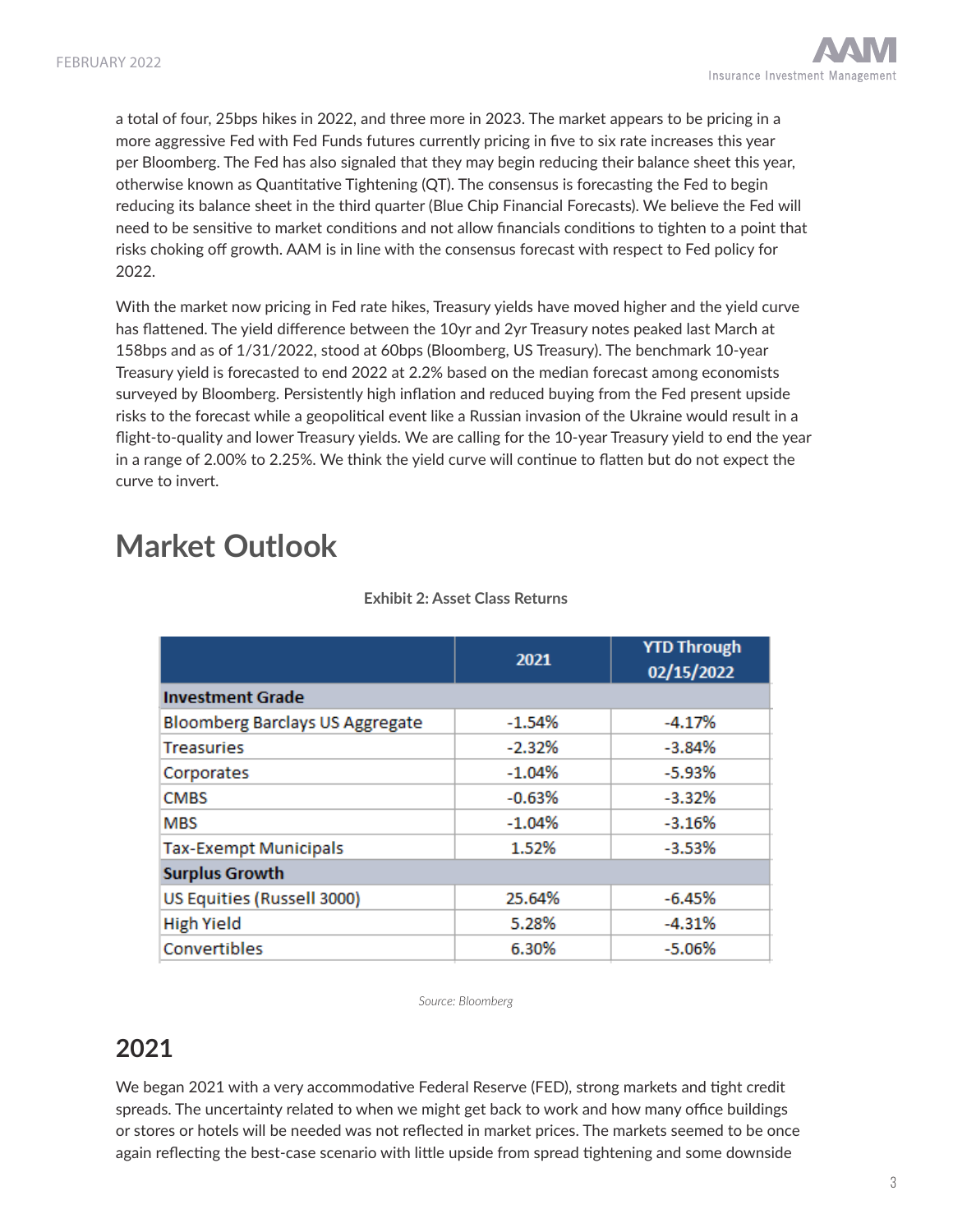in the event the vaccine rollout was less than smooth. In this environment, the FED continued to keep its foot on the gas. The Federal government also felt the need to pile on and because of the hubris of Congress, we did not get another \$4-5 trillion stimulus package across the finish line before year end.

By late in the third quarter, the FED began to realize that it was well behind the inflation curve and began indicating that fiscal stimulus would be coming to an end. The plan was to reduce the amount of Treasury and MBS purchases to zero by March 2022 and start raising the FED funds rate thereafter. The result was rising shorter term interest rates as the market prepared for the tightening to come.

### **2022**

As 2022 progresses, we see significant issues (Ukraine, China, the next CoVid variant) arising almost weekly; however, we believe the primary issue of 2022 for our markets and AAM's investors is inflation. The FED has promised to be aggressive in reducing the stimulus applied over the last several years by raising the Fed Funds rate and letting their balance sheet (which has grown to \$8.9 trillion) begin to shrink through maturities. The geopolitical noise that is surrounding the globe will likely cause increased volatility throughout the markets, but the key issue will likely be inflation.

As the FED exits the MBS market, we have seen spreads widen to reflect the actual prepayment risk in that sector. We expect to see further widening in the coming months and an opportunity to add to our very underweighted positions at attractive levels.

Our fixed income portfolios are built to seek to maximize income while reducing downside risk. We consistently overweight spread sectors but we strive to be flexible in our allocations. We use long Treasuries and Taxable Municipals to reduce price volatility. This strategy has worked so far this year as global uncertainty has been pushing Corporate spreads wider.

We continue to believe that good opportunities to add yield and stability within our portfolios are available. We have overweights to Corporates, ABS, CMBS and Taxable Municipals. We are significantly underweight short Treasuries and Agency-backed MBS. The investment portfolios may experience some underperformance if credit spreads move significantly wider from this point. With limited MBS exposure, we believe that the volatility in interest rates will not have a significant impact on the duration within our portfolios. When duration drift is limited during periods of rising rates, we typically see these types of portfolios outperform less-stable portfolios.

### **Equities**

The signal to reduce our portfolios to their target weight after significant gains is when the 200-day moving average declines below the current level of equities at month-end. This occurred on January 31st, so we worked with our clients whose portfolios had exceeded their equity targets due to market appreciation to reduce their position to match their strategic targets. We believe that we will see further volatility in this sector in the coming months as the FED reduces its stimulative posture. Equities are expensive from most historical metrics and caution is warranted in the sector.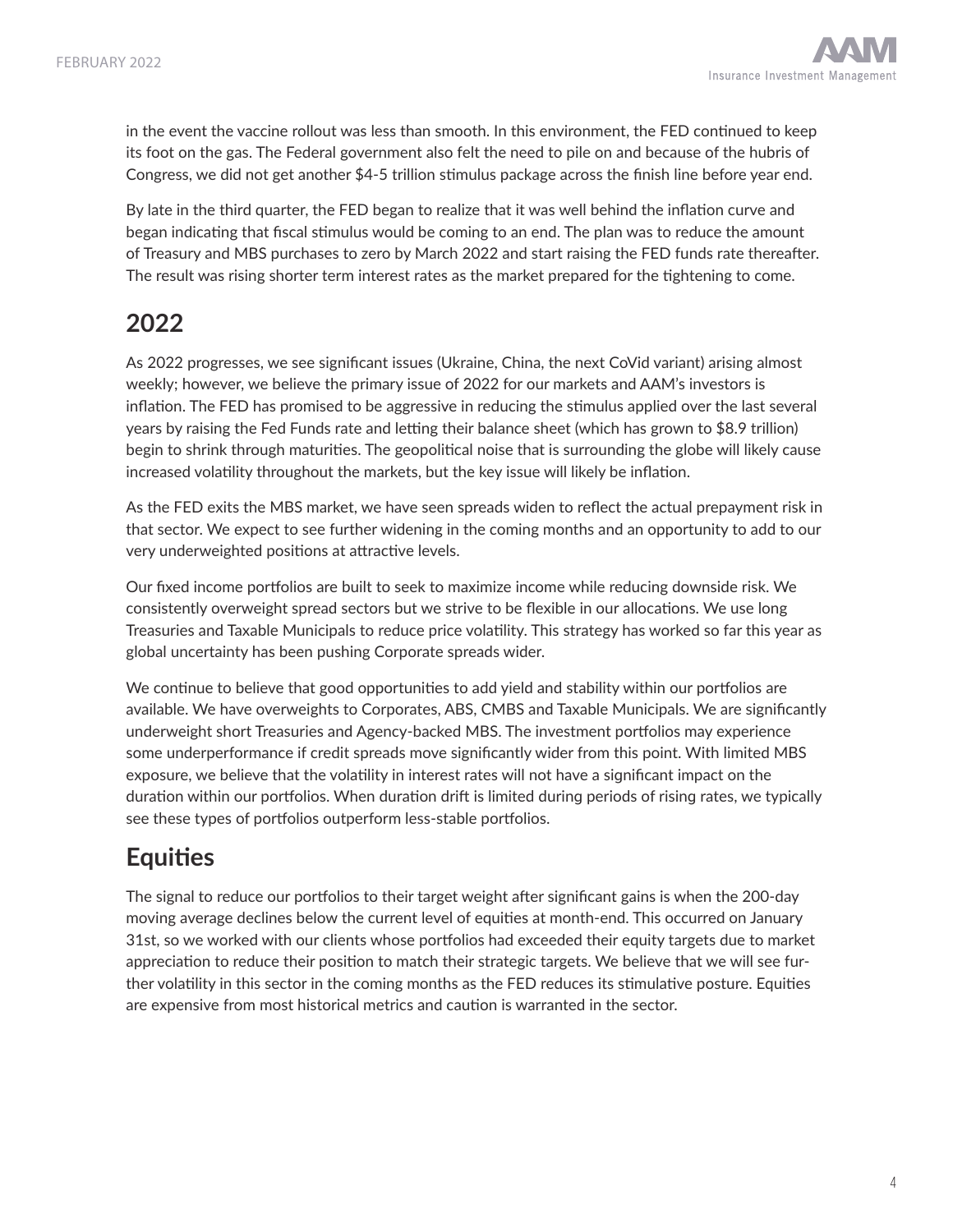# **Corporate Bonds**

Corporate bonds performed well in 2021 despite starting the year with lofty valuations. The excess return over Treasuries for the Corporate market per the Bloomberg Barclays Index was 1.6%, helping to offset the impact of higher Treasury rates on total returns. Longer maturities and BBB rated bonds generally outperformed, as risk premiums compressed given very favorable supply and demand technicals as well as solid fundamental improvement. This year, we expect a less favorable technical back-drop as monetary and fiscal stimulus are removed. While fundamental improvement is expected to continue, we believe companies will reduce their lofty cash balances, increasing share buybacks along with continued capital investment, acquisitions and some debt reduction. Our expectation is for the OAS to trade in a wider range (85-125) as we move from the beginning to middle point of the credit cycle and volatility normalizes. Our expectation is for excess returns to be miniscule with security selection driving performance. We prefer investing in credits and sectors that are expected to deleverage and outperform fundamentally as well as benefitting from a higher OAS. Those we dislike generally have a higher risk of increased share repurchase and M&A as well as fundamental headwinds such as elevated inflation along with having lower spreads. Examples of the former include Independent Energy, Midstream, Rails, Telecom, Tobacco, Aerospace Defense, U.S. banks and office REITS. Those we expect will underperform include: Construction Machinery, Consumer Products, Food, Life Insurance, and Technology. We expect net supply to fall in 2022, and liability management exercises to continue. We also expect more ESG related issuance. From a demand perspective, we expect pension demand to remain supportive while foreign investor demand may wane with higher hedging costs.

# **Structured Products**

Structured products experienced another year of mixed results in 2021 as smaller sub-sectors such as CMBS and ABS outperformed their Treasury benchmarks by 143bp and 31bp respectively while the largest sub-sector Agency RMBS once again underperformed Treasuries by 64bp (Bloomberg, Internal AAM Material). Our strategy over the past number of years has been to limit our exposure to the agency mortgage market, often significantly so relative to our benchmarks, while emphasizing non-index sub-sectors such as non-agency RMBS and CLOs along with CMBS and ABS. Despite an increase in volatility and a widening credit spreads in the latter half of 2021, AAM observes that spreads across the risk spectrum remain relatively low compared to their 5 year averages. While both interest rates and credit spreads may move higher in 2022, we expect this strategy will continue to benefit our portfolios in the coming year.

Agency RMBS underperformed all major benchmark sectors on an excess return basis in 2021 despite benefiting from consistent monthly purchases by the Federal Reserve. Since pandemic related purchases began in early 2019, the Fed has expanded its holdings of agency mortgage backed securities by \$1.2T to \$2.6T. They currently hold almost one third of the outstanding supply of agency mortgage backed securities yet during the recent episode of quantitative easing, QE4, Agency RMBS have underperformed Treasuries on an excess return basis 2 of the past 3 years and since the conclusion of QE3, 5 of the past 7 years (Bloomberg, Bank of America).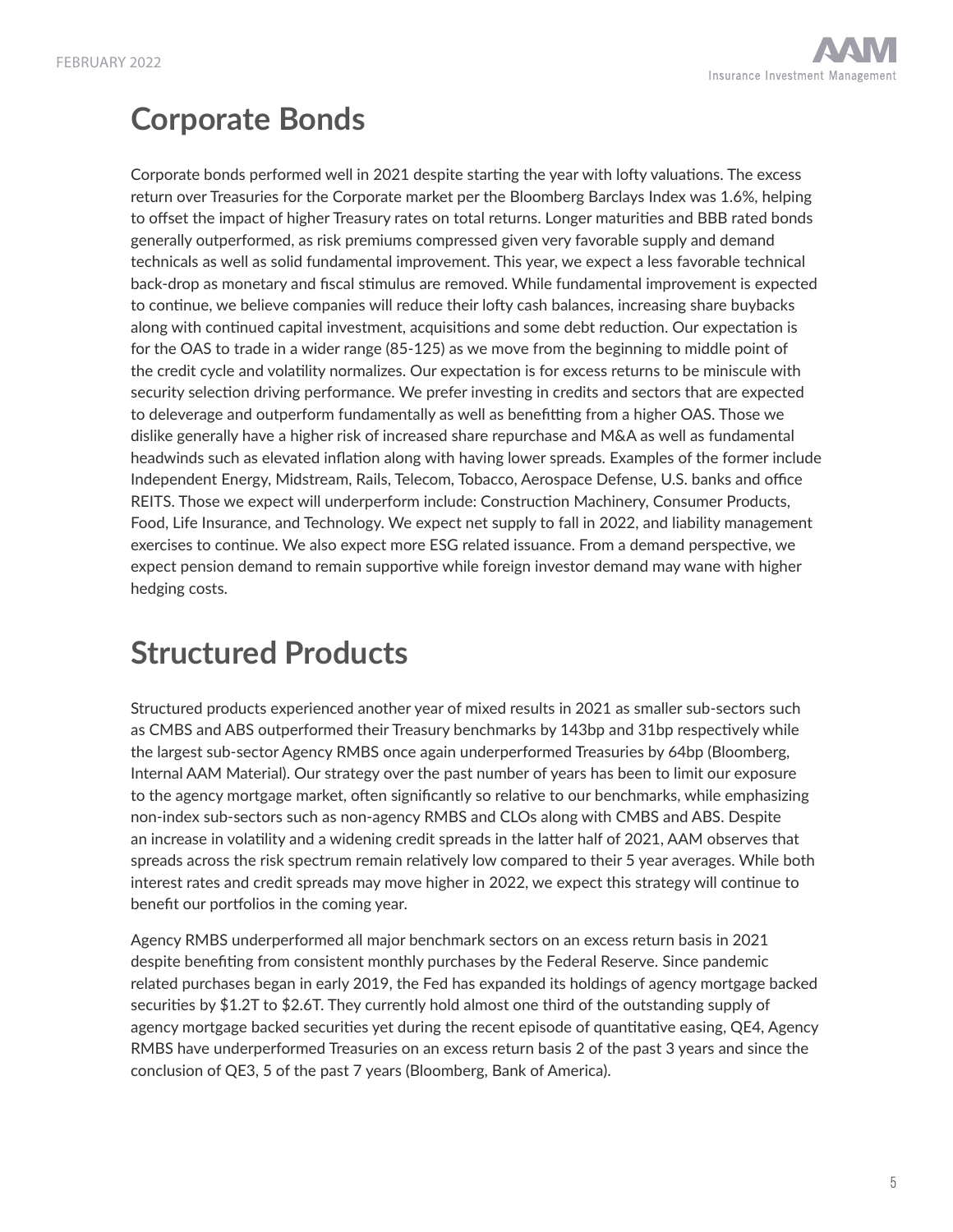We expect the Fed to conclude QE4 by March of this year. The real interesting question becomes at what point do they begin to shrink their balance sheet and at what pace. The general consensus is that quantitative tightening, the process of shrinking their balance sheet, will begin this year in the late summer or early fall. During the last episode of quantitative tightening, the mortgage securities on the Fed's balance sheet were allowed to run off at a rate that peaked at \$20B per month. With much larger holdings this time around some have suggested that the rate could be as high as \$40B/month. If this is in fact the case, the Fed would cease all Agency RMBS purchases at the outset of QT, leaving other market participants to absorb the excess supply. This possibility leaves the market in an extremely poor technical position. While we would expect to have some opportunities to add securities during the year at times of heightened volatility, it's likely the loss of the Fed's presence in the market does not bode well for their performance over the entirety of the year.

As an alternative to agency RMBS, we believe other non-index sectors look more compelling particularly Non-Agency RMBS. While these securities are subject to prepayment risk just like Agency RMBS, the lack of a government guarantee adds an additional layer of risk. The credit performance of the sector is largely driven by the economic health of the homeowner and the strength of the housing market. With respect to housing, constrained supply and sky rocketing demand fueled a surge in housing prices that on a national basis rose 18.4% in 2021 per Bloomberg. While demand is expected to cool in 2022 due to rising mortgage costs, most market participants still see a continuing supply and demand imbalance leading to further price appreciation of 6% to 8% in 2022 (Credit Suisse Research). Solid housing fundamentals and a homeowner flush with cash can provide a very supportive credit environment for non-agency RMBS market and we view the sector as providing a better investment opportunity relative to the Agency RMBS market.



**Exhibit 3: Residential MBS**

*Source: CoreLogic, FHFA, J.P. Morgan Securitized Research.*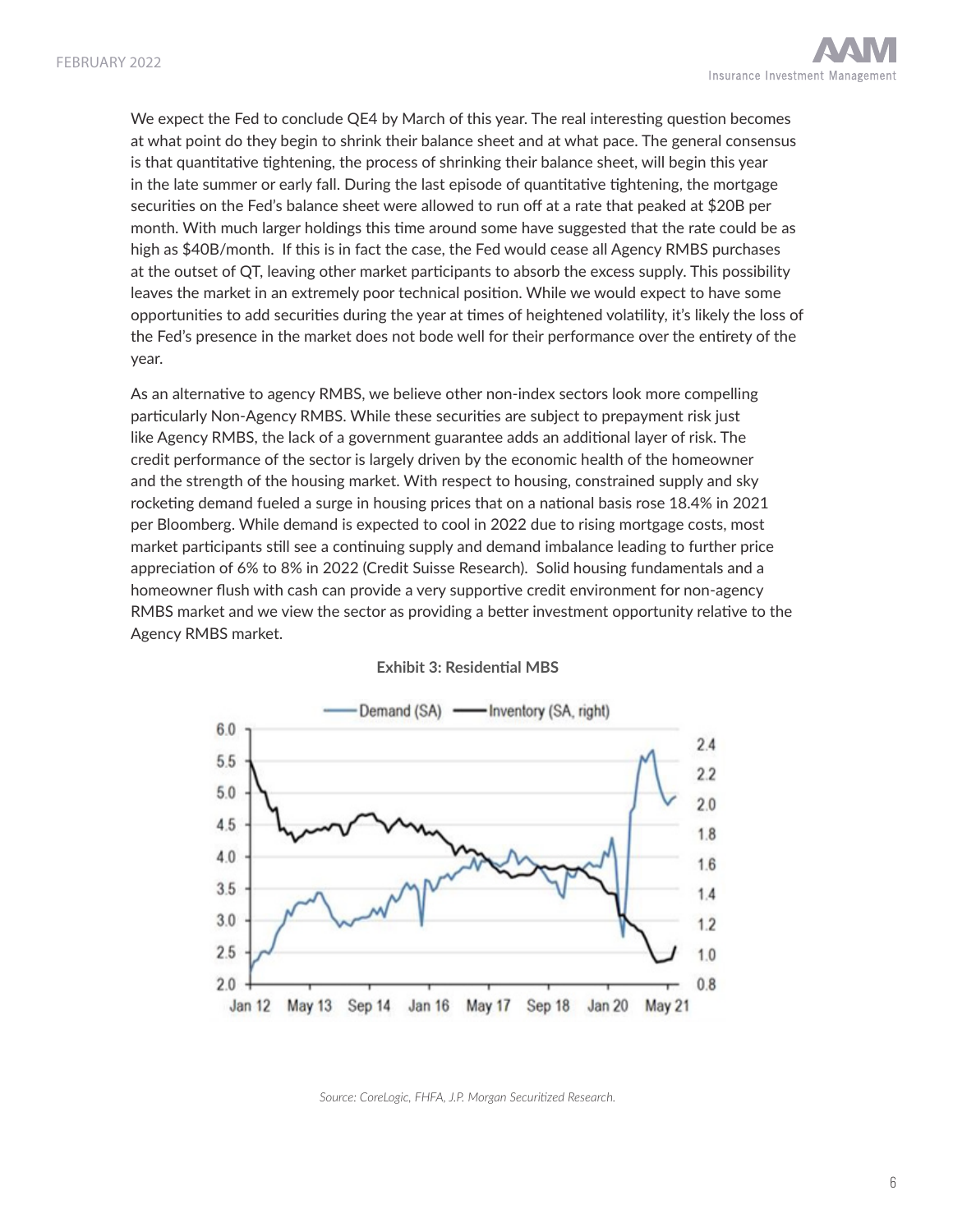Another attractive sector is CMBS where we continue to find compelling value but still have to question what the post pandemic world may look like. Assessing how the hybrid work model may depress valuations in the central business district as well as will consumers return to brick and mortar shopping and when might they begin to travel again reviving the moribund hotel sector. While it will take years to fully sort out, our premise is that superior, A quality properties will likely thrive in a more competitive environment at the expense of older B and C type locations. But if you look more closely, despite these well publicized questions facing the commercial property market, the underlying credit fundamentals on a broad national basis have been improving rapidly. The average operating performance of all major commercial property sectors as measuring by net operating income increased 4.0% last year per JPM and is forecast to rise another 5.1% in 2022 per Bank of America. Reflecting that performance, Nationwide commercial property prices increased 22.9% last year with even greater gains in non-major markets. While investing in this sector still requires careful analysis and stress testing of individual securitizations, improving credit fundamentals nationwide will help limit credit defaults driving security valuations. We continue to favor senior, Aaa rated structures and see value where trading with yields 10-15bp higher than single A rated corporate bonds.



**Exhibit 4: CRE Prices for Properties Located in Major Markets vs. Non Major Markets**

*Source: Real Capital Analytics.*

ABS continue to anchor our portfolios at the short end of the yield curve. On a historical basis ABS has always been one of the most consistent performers in the Structured Products universe. High credit quality and stable cash flows can make them a valuable alternative to corporate bonds and short duration mortgage backed securities. Much like last year, securitizations from larger more well know issuers are trading at fairly unattractive levels. Demand from investors seeking refuge from rising interest rates have contributed to over extended valuations. We believe smaller more niche sectors such as railcar, airline, and other equipment trusts still provide compelling value relative to other short maturity options. In addition, we've also been expanding our holdings of CLOs. The floating rate nature of the securities can provide one of the few defenses against rising interest rates and generally don't suffer from the market to market pricing losses of fixed rate securities. We expect the underlying credit performance of the underlying leverage loans to be supportive of performance as defaults and delinquencies continue to drop and they remain one of our top picks in the below investment grade market.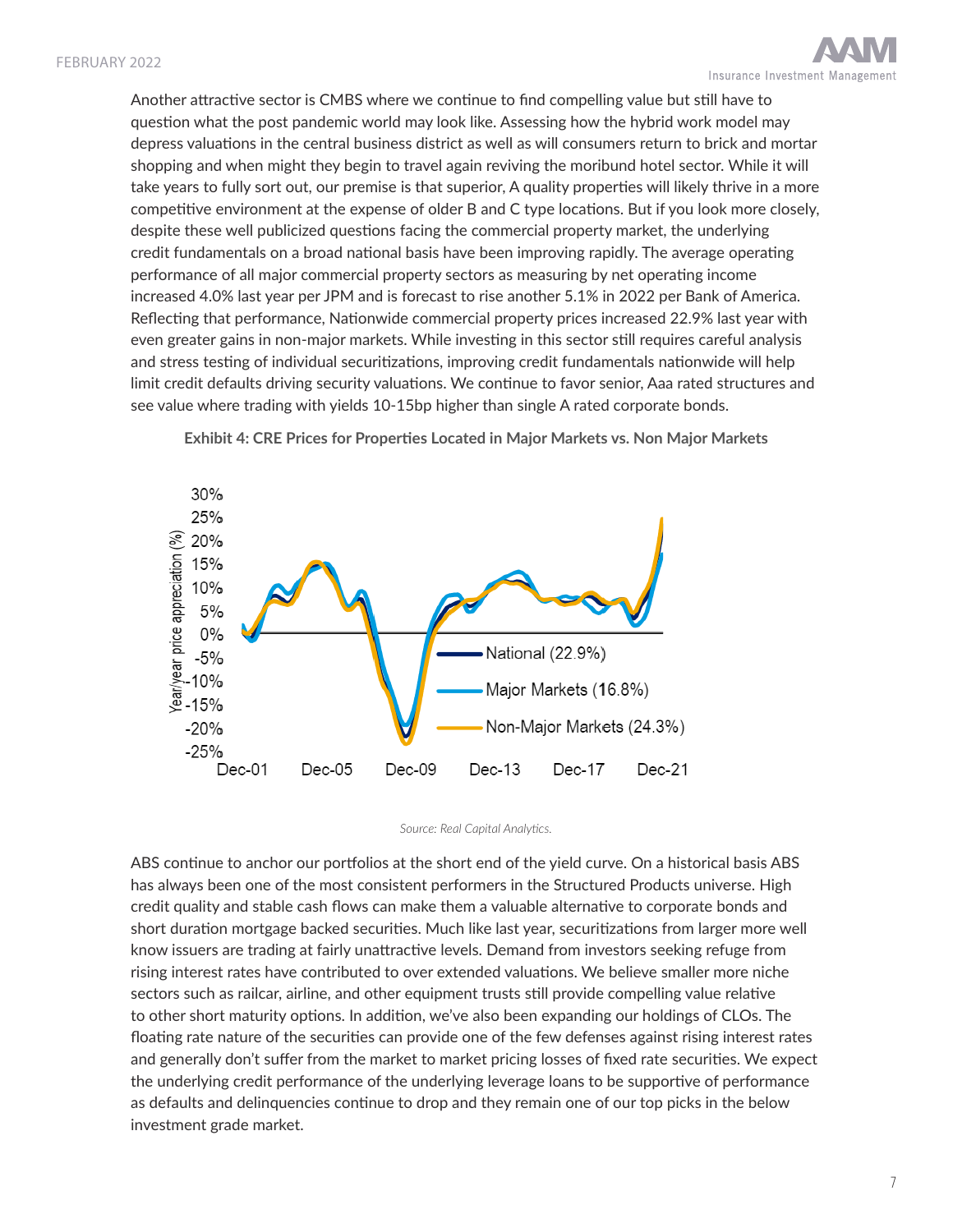

# **Municipal Market**

During 2021, the municipal bond sector benefited from both the strong U.S. economic recovery and from fiscal stimulus that helped bolster underlying fundamentals for the sector. Tax revenues during the year have been running ahead of expected levels and have generally provided a stabilized budget profile for state and local issuers. In addition to these tailwinds for the sector, demand for tax-exempt assets by retail investors helped produce record inflows of \$102 billion into municipal mutual funds during the year (Lipper). The expectation for higher personal taxes to help fund President Biden's legislative agenda, along with the improving credit profile for the sector, were likely the principal drivers for the record demand levels, in our opinion. The net result for the tax-exempt sector was strong market performance returns of 1.52% for the Bloomberg IG Muni Bond Index (Bloomberg, JP Morgan).

Taxable municipals also benefitted from strong demand, as very attractive relative valuation levels to tax-exempts attracted solid interest from both retail and institutional investors. The favorable demand technicals provided more than enough support to easily absorb the \$142 billion (includes corporate cusips) in taxable muni new issuance during the year (Bond Buyer, Citigroup). This amount was the third highest on record. Performance results were also very strong for the sector with the Bloomberg Taxable Muni Index producing a return of .94% (Bloomberg, JP Morgan).

In looking forward to 2022, we view tax-exempts as an unattractive sector, while we have a neutral bias for the taxable municipal sector. The negative bias for the tax-exempt sector is largely based on the very expensive relative valuations to taxable alternatives. To start the year, munito-Treasury ratios in the 10yr maturity were at 68% relative to a 3-year average of 89%. Down the yield curve, valuations are even more extreme, with the yield ratio in the 5 yr maturity at 46% versus the 3-yr average of 83% (Bloomberg, Refinitiv). We view these levels as unsustainable. Current relative valuation levels have largely been a function of the strong seasonal flows that occur around the end of the year from elevated reinvestment flows of coupons/calls/maturities. The market also continued to benefit from the surge in weekly mutual fund inflows that averaged \$941 million per week during December (Lipper). The favorable technical backdrop allowed muni yields to remain unchanged between December 6th and December 31st, while 10yr Treasury yields were on an upward trajectory of 17bps (Bloomberg, Refinitiv). Historically, during periods of rising rates, municipal mutual fund inflows tend to turn negative, and with 10yr Treasury rates rising another 35bps during the first 3 weeks of 2022, our view is that this will eventually bleed into less favorable liquidity for the sector. So far, we've already seen selling pressure develop for the sector that's resulted in bid list activity to average \$803 million per day since January 6th, an increase of 45% versus the daily average of \$554 million during December (Bloomberg, MSRB). In our opinion, as the market continues to grapple with the uncertainty related to the potential for a more hawkish Federal Reserve during 2022, interest rate volatility will likely lead to more selling pressure and less favorable demand technicals for the sector throughout the year.

For the taxable muni sector, we have a more neutral bias for the sector. Broker/dealer expectations for new issuance in the sector is expected to remain manageable, with a total of between \$125 to \$135 billion. Approximately half of this amount is expected to be sourced from taxable advance refundings. The range of estimates are for between \$40 billion to \$80 billion of this type of issuance and it will depend on both the levels of interest rates during the year and the legislative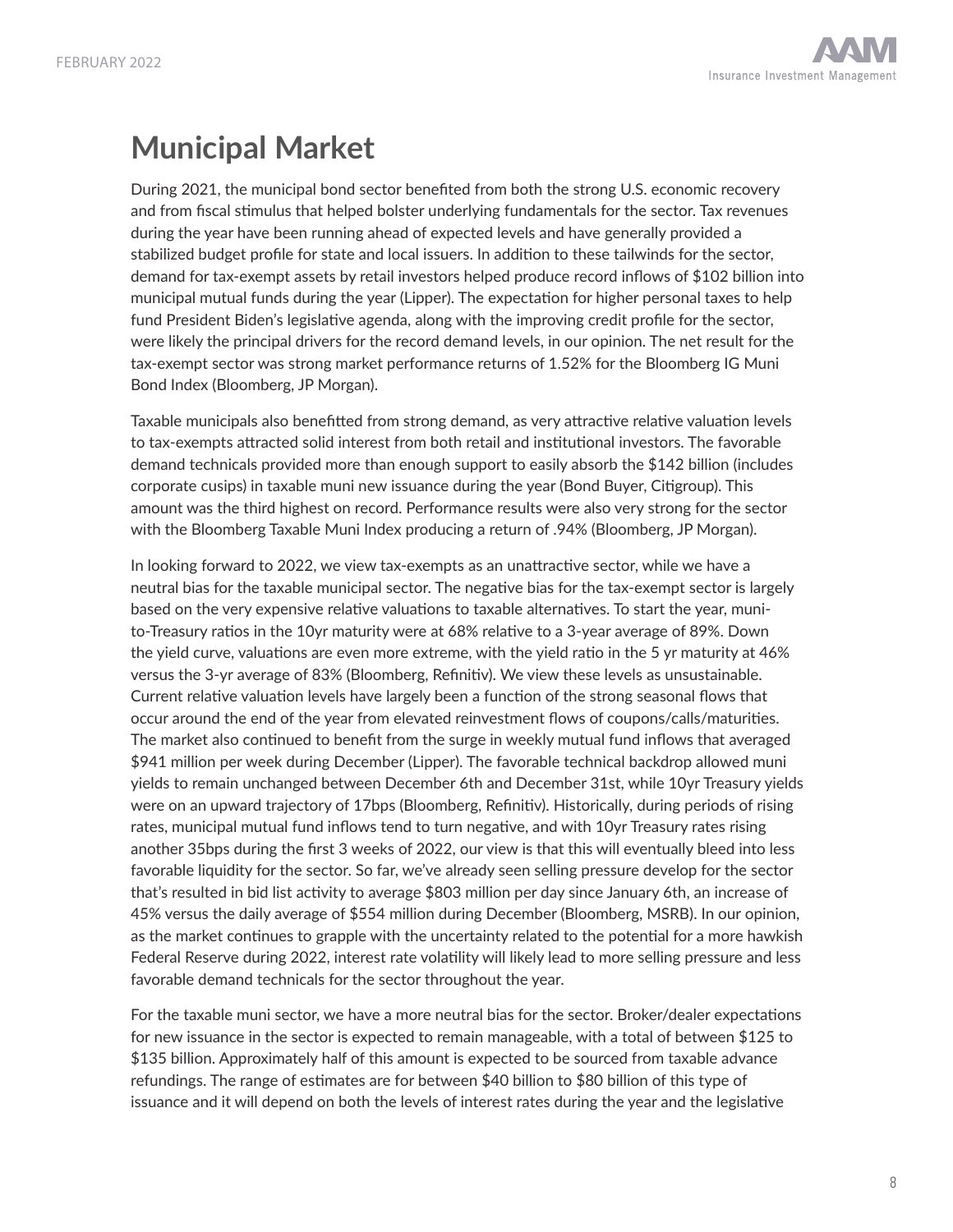agenda. (Barclays, Citigroup, JP Morgan, Bank of America). The Build Back Better Act that's currently being held up in the Senate, could potentially contain the restoration of tax-exempt advance refundings. If the bill passes with this provision, we believe tax-exempt issuance could increase by \$100 to \$150 billion (Barclays, Citigroup, JP Morgan, Bank of America), which would drastically decrease taxable advance refundings. However, we view this as a remote possibility. Senator Joe Manchin, WV, has been very firm on limiting the overall size of the legislature to \$1.75 trillion, and the cost to include muni-centric provisions like tax-exempt advance refundings and direct-pay bonds for funding infrastructure are expected to be left out in favor of other agenda items. Consequently, the only avenue available for muni issuers to advance refund outstanding taxexempt debt will continue to be the taxable muni sector. In our opinion, we could potentially see the majority of any refinancing/refunding supply skewed to the first half of the year, as issuers try to take advantage of compelling debt service savings before Treasury rates increase further.

From a relative valuation standpoint, we are not expecting to see any significant spread adjustment during the year. Although spread levels are near historical tights, they are in line with the 5yr average historical relationship to 'A' rated corporates. Additionally, when taxable muni yields at year-end 2021 are compared to tax-adjusted tax-exempt yields (adjusted using 21% corporate tax rate) for insurance company investors, taxable munis exhibit a yield advantage of between 63 to 71 bps across the yield curve (Bloomberg, Refinitiv, AAM). In our opinion, the compelling relative yield profile of taxable munis should continue to attract institutional investors and help support and stabilize spread levels for the sector.



**Exhibit 5: Tax-Exempt Relative Valuation Levels Remain Unattractive for Insurers**

*Source: Thomson Reuters Municipal Market Data, Bloomberg*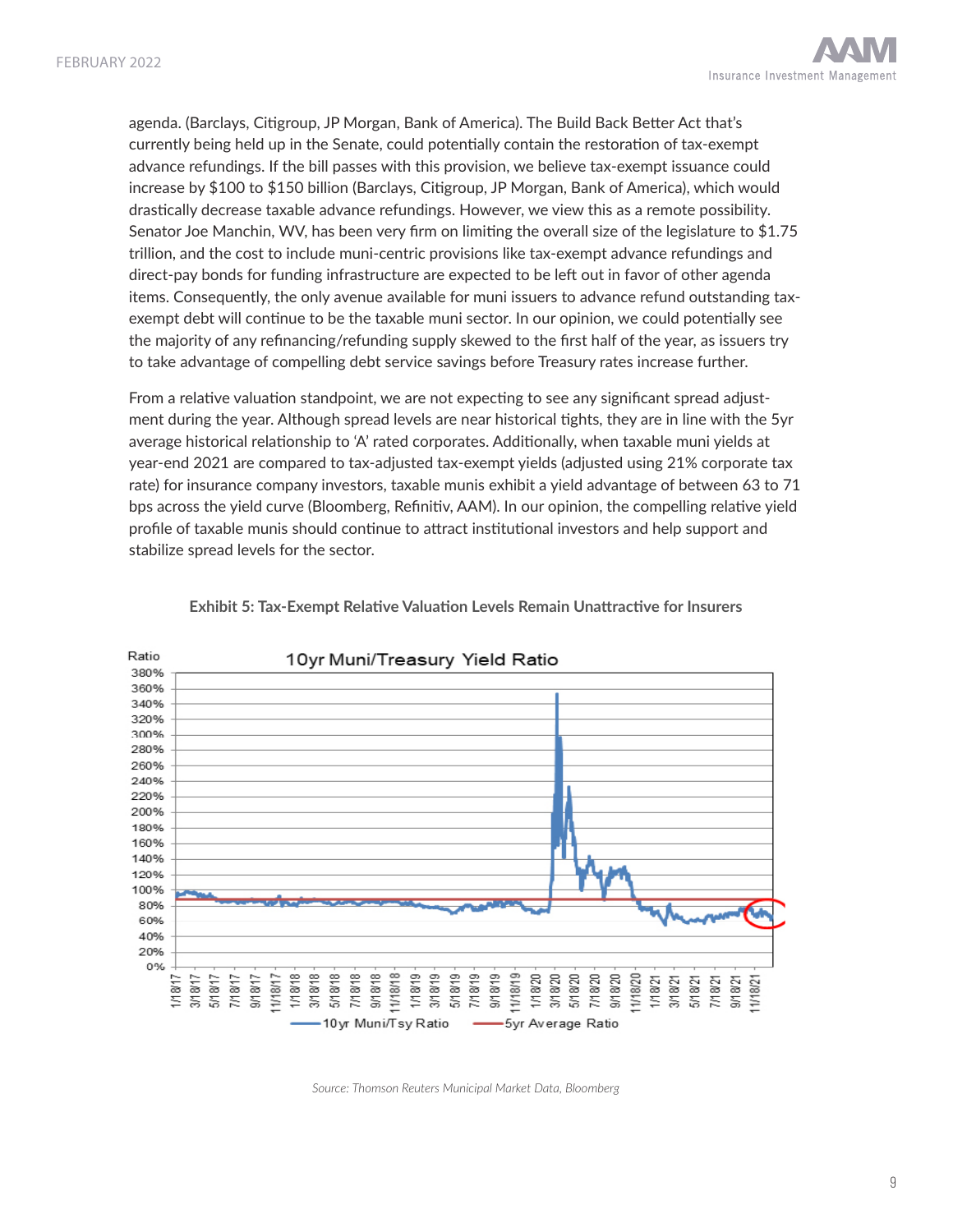



Market Yields as of 12/31/2021

*Source: Refinitiv Municipal Market Data, Bloomberg, AAM*

*\*21% Corp Rate Tax-Adjusted at a Factor of 1.1994*

**High Yield**



**Exhibit 7: US Below Investment Grade Valuations**

*Source: Bloomberg and Credit Suisse Leverage Loan Index (CSLLI). Data as of December 31, 2021. ICE BofA ML US Cash Pay High Yield Constrained Index (H0A0). Loan Market referenced above refers to the Credit Suisse Leveraged Loan Index (CSLLI) as of December 31, 2021.*

#### 10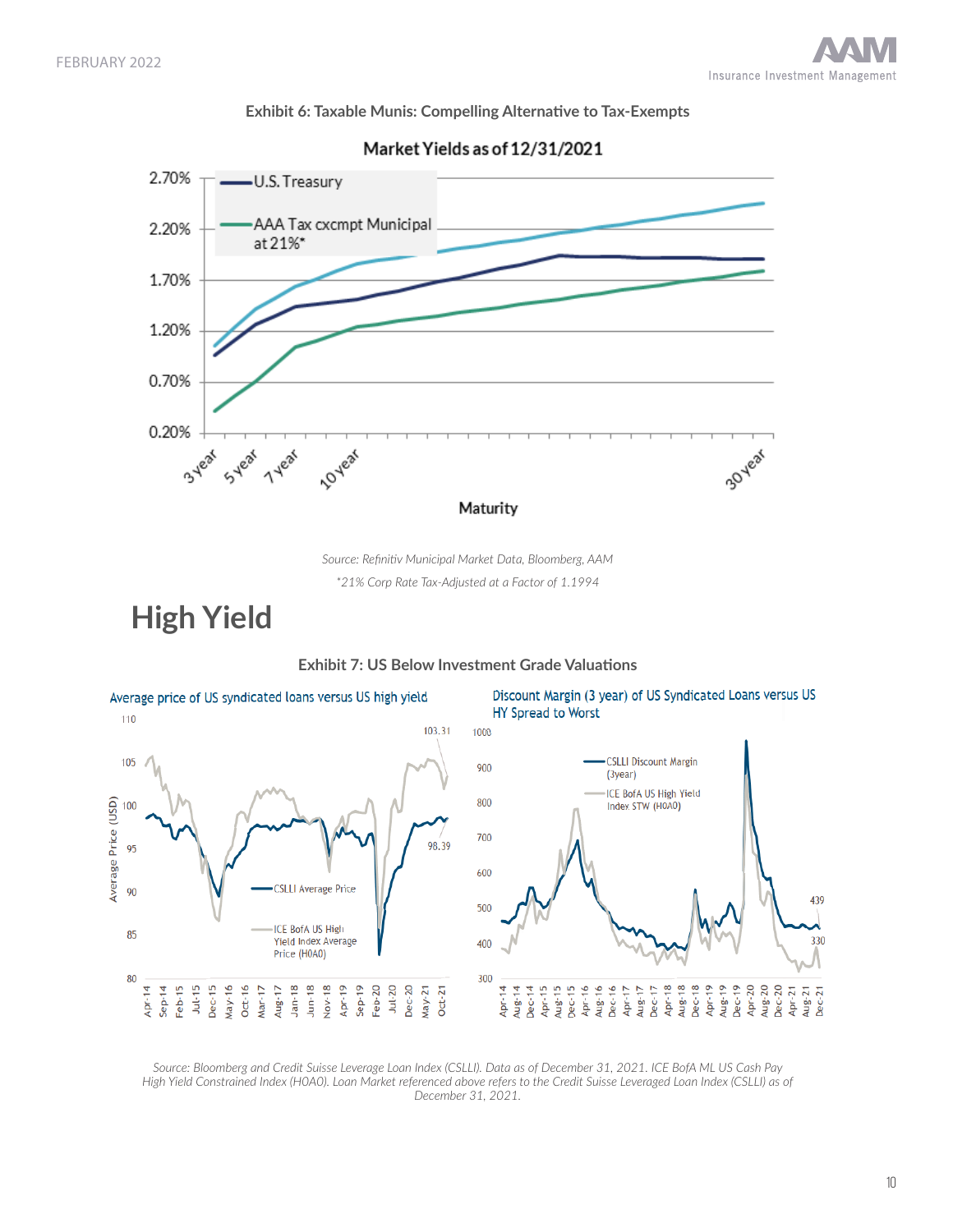US High Yield ended 2021 with strong positive returns as the sector continued to benefit from improving fundamentals, declining defaults, and strong institutional demand given the search for income. Credit spreads for the ICE BofA High Yield Index began the year at +390 and tightened 60 basis points to end the year at +330. Given the spread contraction and attractive coupons, total returns were 5.36% for US High Yield, with the lower quality segments outperforming higher rated issuers. The CCC and lower rated portion of the market produced returns of 10.26% while BB/B quality issuers performed 4.58% during 2021. Syndicated Loan returns were also strong at 5.40% as demand for the asset class improved from those looking to hedge the impact of higher rates as well as reinvigorated demand from CLO issuance (ICE BofA, High Yield Indices, Bloomberg & Credit Suisse Leveraged Loan Index).

Fundamentals for high yield issuers fell to pre-pandemic levels with leverage improving to around 4x Debt/EBITDA while interest coverage improved to around 4x (Muzinich). Liquidity continued to improve as cash on the balance sheet improved to levels not seen since the Global Financial Crisis. Given the improvement in fundamentals, the annualized default rate declined to less than 1% which is well below long-term averages of closer to 3.5%. In addition, the highest rated BB rated issuers improved to 53% of the High Yield market which is the highest level in 20 years. In contrast, CCC quality issuers fell to only 11% of the market which is also a multi decade low (Muzinich). With that fundamental backdrop along with a manageable maturity profile, we expect defaults to remain benign.

We expect technicals to be favorable in the coming year as demand for higher yielding instruments should persist while new issue supply is expected to be lower than 2021. The US High Yield market is expected to shrink as ratings actions are likely to result in several issuers exiting the index as they are upgraded to investment grade. While valuations appear tight with credit spreads remaining below the long-term averages, the coupon carry and price improvements from upgrades should be constructive for returns.

Income has historically been the largest component of total return for High Yield over time as the additional carry can help offset any short-term price moves. Outside of any unforeseen geopolitical events, we expect High Yield bonds to provide returns in the range of 4-5% in the upcoming year. Loans have the potential for higher returns given the discounted dollar price and floating rate coupons which could be additive to returns during the expected Fed rate hikes. Accordingly, we expect returns for syndicated loans of between 4.5-5.5%. AAM continues to believe an allocation to both of these asset classes is best achieved with an actively managed approach and disciplined underwriting process that attempts to avoid defaults.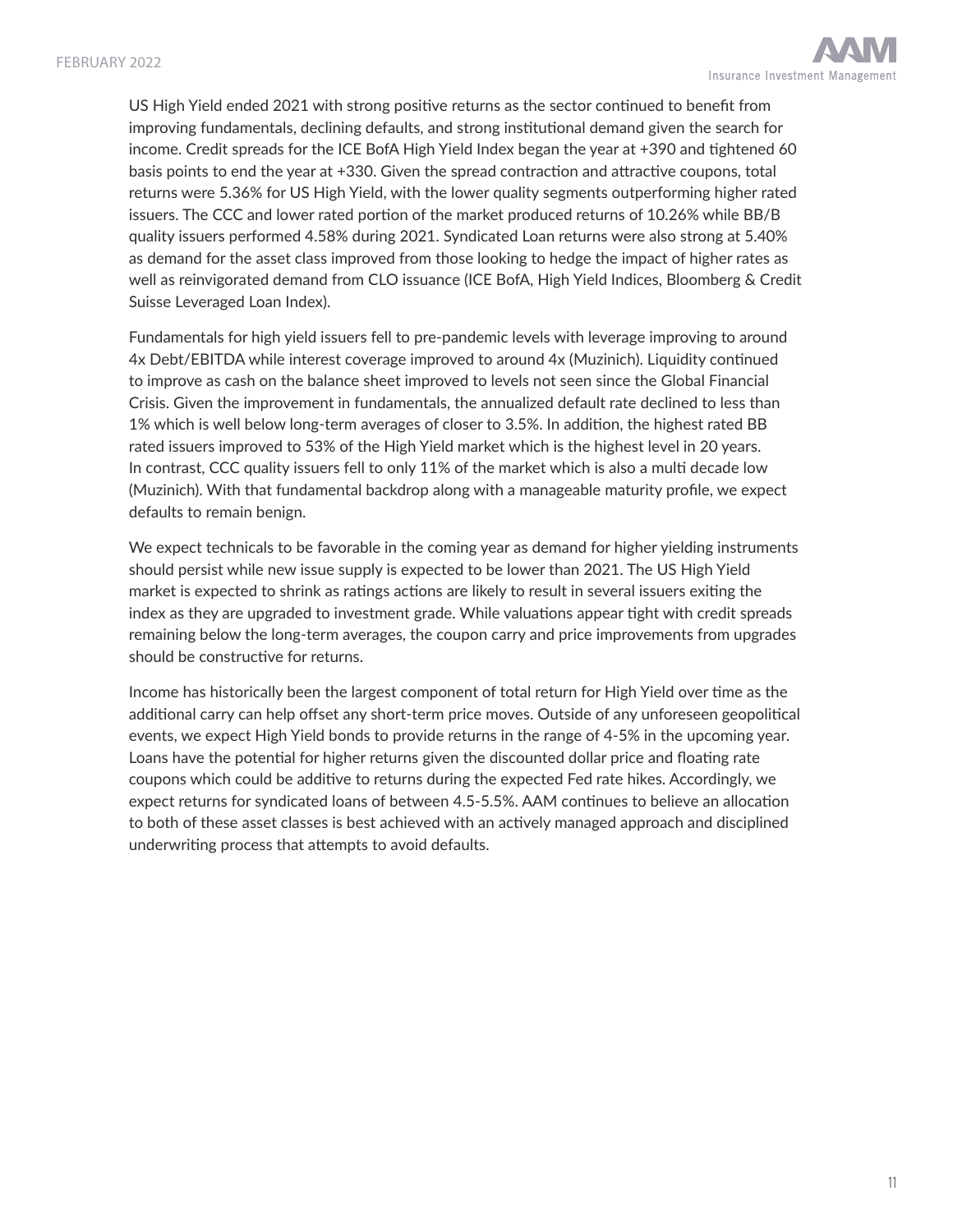

#### **Exhibit 8: US High Yield & Syndicated Loan Default Loan Rates**

#### *Source: Morgan Stanley, Moody's.*

### **Convertible Securities**

Domestic economic and capital market conditions provided a favorable backdrop for investors in risk assets during 2021, contributing to strong equity and credit market total returns. US Convertibles benefited from these market forces and delivered positive total returns for the year. Beneath the surface, however, diverging equity sub-sector returns and incredible levels of single stock volatility benefited active management within the convertible market in 2021. This may again be rewarded in 2022, particularly if recently turbulent waters continue.





*Source: BofAML US Convertibles (VXAO), Bloomberg Barclays Index Data, Bloomberg L.P.*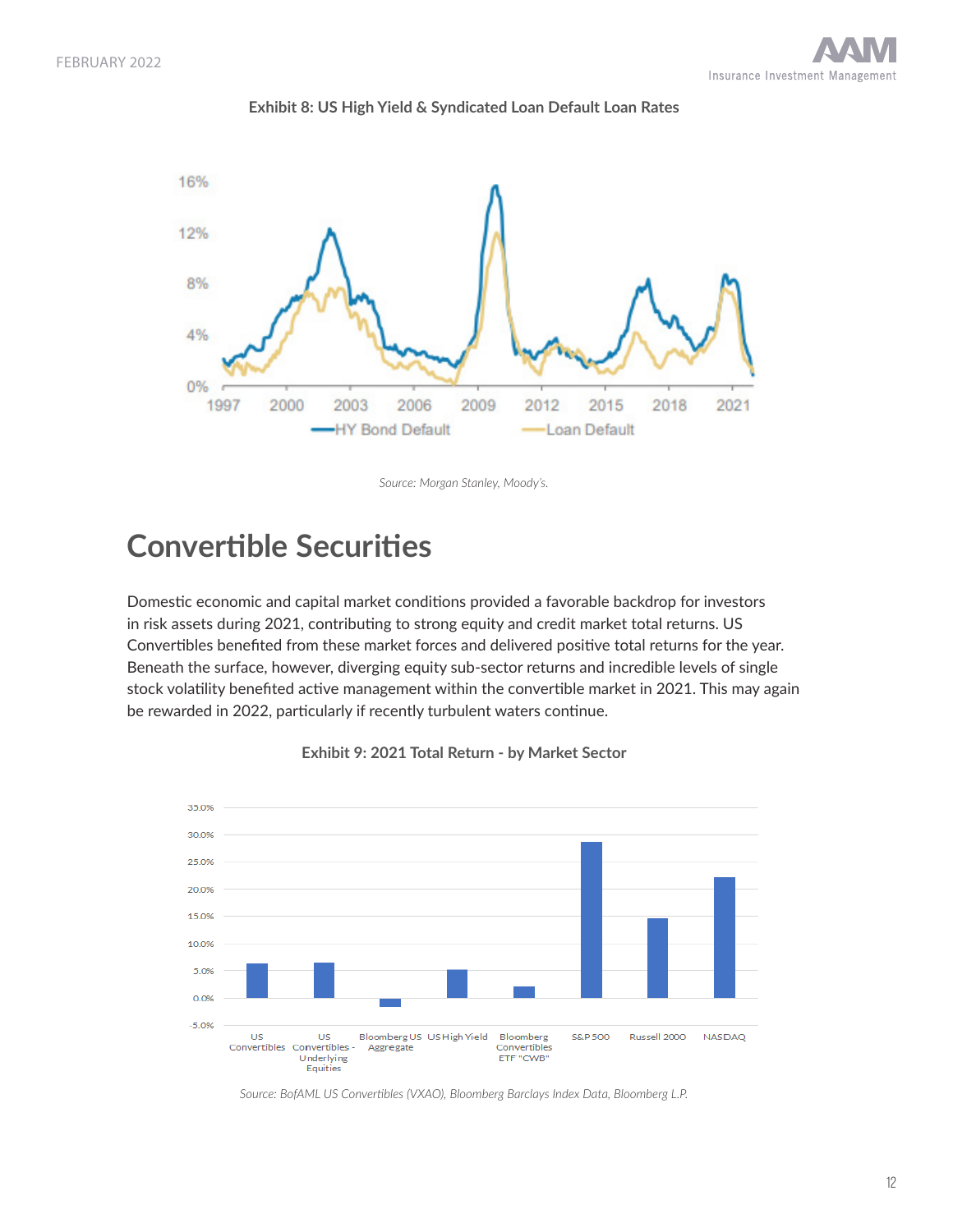Primary market issuance slowed last year relative to 2020, but remained strong with approximately \$85B of gross supply pricing, according to Bank of America research. Peak convertible valuations early in the year led issuance to be front loaded with nearly half of 2021 supply pricing in the 1st quarter. While technology sector issuers continue to represent the largest segment of supply, nearly 70% of deal volumes were from other segments (BofAML). We believe these supply dynamics, coupled with declining prices among certain equity sensitive issues, have led to an increase in the balanced region of the US Convertible market and an improvement in overall breadth.



### **Exhibit 10: US Convertible Market - Equity Sensitivity**

*Source: ICE BofA All US Convertibles ex-mandatory index V0A0 shown as of 12/31/21. Excludes "Basket" securities and those with Convertible Price and Stock Price > 250% of par. Balanced as defined by convertibles that do not have either an Investment Premium > 100% or a Conversion Premium >100%.*

Concentration risks and equity sensitivity have improved in the convertible market in recent quarters, but these conditions remain a factor within indices and the strategies that track them. Active management in balanced convertibles, employing rebalancing tactics and embedding diversification principles, is likely to be a source of value for investors in the sector.

AAM expects elevated volatility will continue as we move through 2022 as fiscal support wanes and the Federal Reserve tightens policy to combat inflation. With equity markets trading lower in these early weeks of 2022, we are witnessing a staggering level of intra-day and single-stock volatility. We have observed that stable issuer credit profiles have supported balanced convertibles to the downside thus far and help preserve capital against falling equity prices. Ultimately, should share prices rebound, we believe balanced convertibles offer meaningful upside capture and are likely to significantly outperform investment grade, fixed income alternatives.